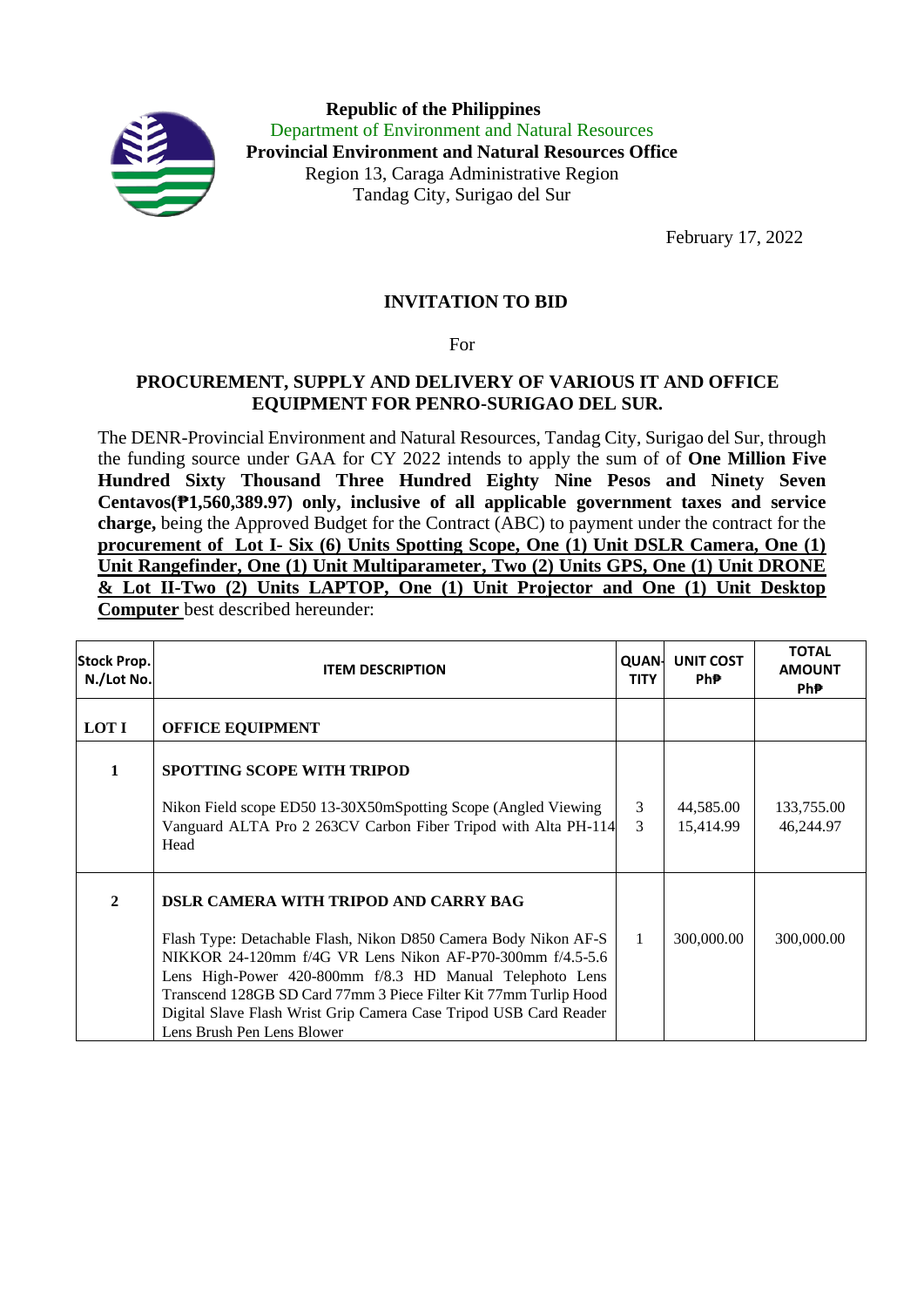| $\mathbf{3}$  | <b>RANGEFINDER</b>                                                                                                                                                                                                                                                                                                                                                                                                                                                                                                                                                                                                                                                                                                                                                                                                                                                                                                                                                                                                                                                                                                                                                                                                                                                                                                                                                                                                                                                                                                   | 1              | 70,000.00  | 70,000.00  |
|---------------|----------------------------------------------------------------------------------------------------------------------------------------------------------------------------------------------------------------------------------------------------------------------------------------------------------------------------------------------------------------------------------------------------------------------------------------------------------------------------------------------------------------------------------------------------------------------------------------------------------------------------------------------------------------------------------------------------------------------------------------------------------------------------------------------------------------------------------------------------------------------------------------------------------------------------------------------------------------------------------------------------------------------------------------------------------------------------------------------------------------------------------------------------------------------------------------------------------------------------------------------------------------------------------------------------------------------------------------------------------------------------------------------------------------------------------------------------------------------------------------------------------------------|----------------|------------|------------|
|               | Brand: Shanda Wie, Model: SW-600A, Classification: 600m Ordinary<br>Rangefinder Telescope SW-600A (Ranging Angle Altitude and<br>Velocity-Naked-eye focusing) 1000m normal version of the rangefinder<br>telescope SW-1000A (ranging angle height and speed measurement-<br>naked-eye focusing) 800m touch type range finder telescope SW-800B<br>1000m touch type range finder telescope SW-1000B 1500m touch range<br>type telescope SW-1500b.123                                                                                                                                                                                                                                                                                                                                                                                                                                                                                                                                                                                                                                                                                                                                                                                                                                                                                                                                                                                                                                                                  |                |            |            |
| 4             | MULTIPARAMETER WATER QUALITY METER/HORIBA                                                                                                                                                                                                                                                                                                                                                                                                                                                                                                                                                                                                                                                                                                                                                                                                                                                                                                                                                                                                                                                                                                                                                                                                                                                                                                                                                                                                                                                                            | 1              | 500,000.00 | 500,000.00 |
|               | Meter Type: Portable, Display: LCD, Min Ph (Ph): 0, Max Ph (Ph) 14,<br>Ph Resolution: 0 01/0.1, Ph Accuracy: +0.1Ph, Buffer Recognition:<br>DIN, NIST, and USA, Min Mv (Mv): -2000, Max Mv (mv): 2000, Mv<br>Accuracy +15Mv, Conductivity Accuracy +1% FS, Min TDS:) to<br>100ppt, Min Salinity: 0 to 70 ppt, Salinity Accuracy: +3ppt, Min<br>Turbidity: 0 to 800 NTU, Turbidity Resolution: 0.1 NTU, Turbidity:<br>$+5\%$ of reading or $+1$ NTU, Min Dissolved Oxygen: 0.50 ppm,<br>Dissolved Oxygen Accuracy: +                                                                                                                                                                                                                                                                                                                                                                                                                                                                                                                                                                                                                                                                                                                                                                                                                                                                                                                                                                                                  |                |            |            |
| 5             | <b>GPS</b>                                                                                                                                                                                                                                                                                                                                                                                                                                                                                                                                                                                                                                                                                                                                                                                                                                                                                                                                                                                                                                                                                                                                                                                                                                                                                                                                                                                                                                                                                                           | 2              | 25,000.00  | 50,000.00  |
|               | Smartphone with 6.4 inches screen, 32 MO Front Camera, 5G Dual SIM,<br>with expandable storage, RAM:8GB NANO, 128 GB ROM                                                                                                                                                                                                                                                                                                                                                                                                                                                                                                                                                                                                                                                                                                                                                                                                                                                                                                                                                                                                                                                                                                                                                                                                                                                                                                                                                                                             |                |            |            |
| 6             | <b>DRONE</b>                                                                                                                                                                                                                                                                                                                                                                                                                                                                                                                                                                                                                                                                                                                                                                                                                                                                                                                                                                                                                                                                                                                                                                                                                                                                                                                                                                                                                                                                                                         | 1              | 150,000.00 | 150,000.00 |
|               | Model: 4 Pro+ V2.0, Package Quantity 1, Compatibility Android Phone,<br>iPad, iPhone GENERAL, Manufacturer's Product Type quadcopter,<br>Category vehicles-drones, Subcategory vehicles-drones, High level Tag<br>vehicles, Low-level Tag drones, Package Content 16 GB MicroSD card,<br>2 propellers, carrying case, charger, gimbal clamp, intelligent flight<br>battery, micro-USB cable, power cable, remote controller with built-in<br>display, power source battery, MAX Speed 44.7 miles per hour, Remote<br>Control; Yes, Manufacturer DJI, REMOTE CONTROL, Operating<br>Frequency 5.8 GHz, Max Operating Distance 4 Miles, RC VEHICLE,<br>Diagonal Size 13.8 in, Rotors Qty 4, Vertical Hovering Accuracy +/-<br>0.33 feet, Horizontal Hovering Accuracy +/- 0.98 feet, Max Angular<br>Velocity 250 per second, Max Tilt Angle 42, Navigation<br>GPS/GLONASS receiver, Interface Wi-Fi, Max Ascent Speed 4 meters<br>per second, Wi-Fi Bands 2.4 GHz, 5.8 GHz, Max Descent Speed 4<br>meters per second, Max Wind Speed Resistance 10 meter per second,<br>MAX Service Ceiling 6000m, Obstacle Avoidance System Yes, Rear<br>Camera 7.99 MP (megapixel) Image 3264 x 2448 pixels, video 1920 x<br>1080 pixels, Flash No. Front Camera 7.15MP (megapixels),<br>Connectivity, Wi-Fi, a,b,g,n,n 5GHz, Dual band, Wi-Fi, Hotspot, Wi-Fi<br>Direct, USB 2.0, Micro USB, GPS, GPS, A-GPS, GLONASS, Wireless<br>Charging No. Headphone Jack Yes, Battery, Capacity 5124 mah, Li-<br>Ion, Placement Non-Removable. |                |            |            |
| <b>LOT II</b> | <b>IT EQUIPMENT</b>                                                                                                                                                                                                                                                                                                                                                                                                                                                                                                                                                                                                                                                                                                                                                                                                                                                                                                                                                                                                                                                                                                                                                                                                                                                                                                                                                                                                                                                                                                  |                |            |            |
| $\mathbf{1}$  | <b>LAPTOP</b>                                                                                                                                                                                                                                                                                                                                                                                                                                                                                                                                                                                                                                                                                                                                                                                                                                                                                                                                                                                                                                                                                                                                                                                                                                                                                                                                                                                                                                                                                                        | $\overline{2}$ | 80,000.00  | 160,000.00 |
|               | Resolution: 13.3-inch Full HD (1920X1080) 16:9, Operating System;<br>Windows 10, Hard Drive Capacity: 512GB M.2 NVMe Pcle 3.0 SSD,<br>Processor: Intel Core i7-1156G7, Graphics Card: Intel Iris Xe Graphics,<br>Memory: 16GB                                                                                                                                                                                                                                                                                                                                                                                                                                                                                                                                                                                                                                                                                                                                                                                                                                                                                                                                                                                                                                                                                                                                                                                                                                                                                        |                |            |            |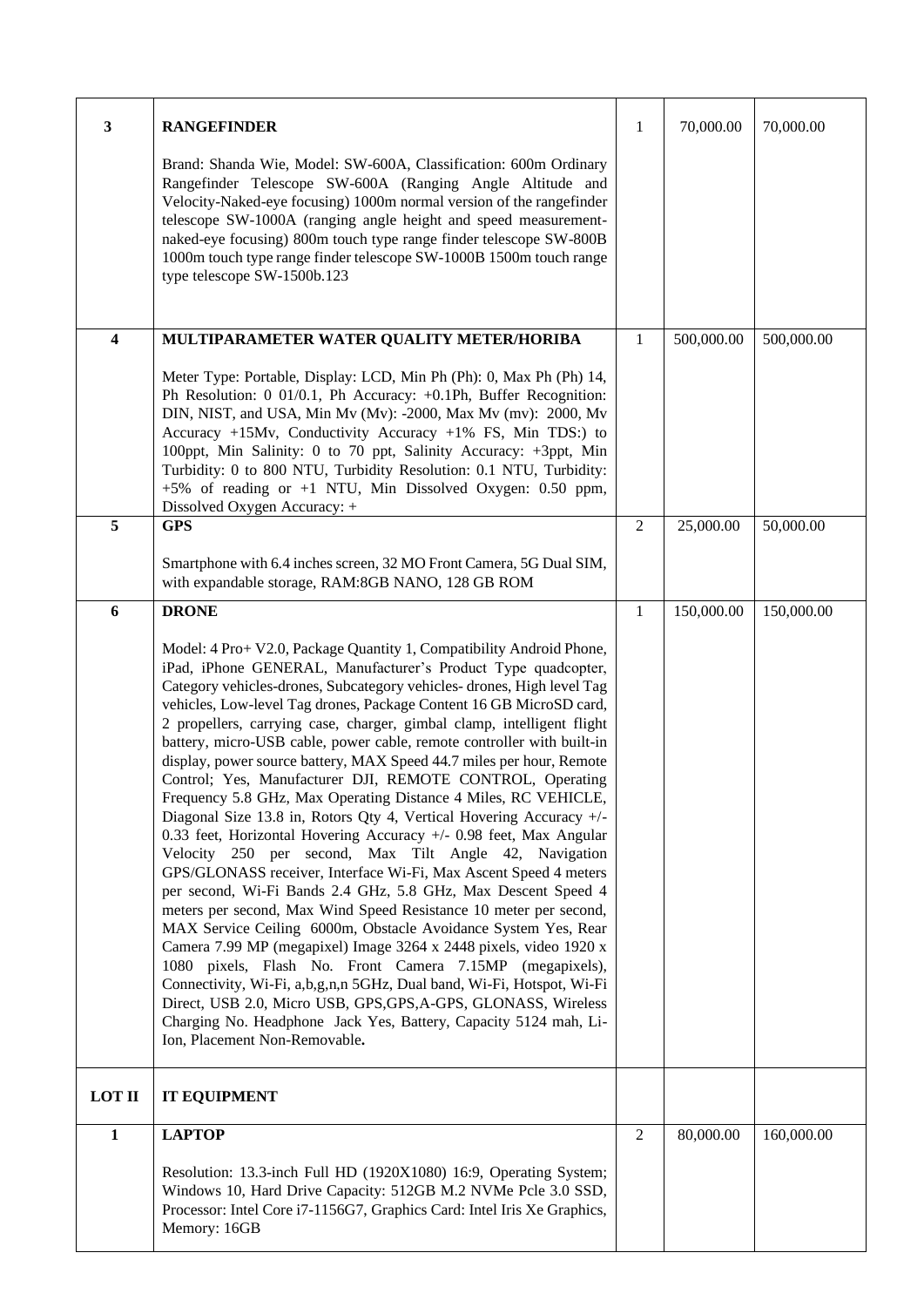| $\mathbf{2}$ | <b>PROJECTOR</b>                                                                                                                                                                                                                                                                                                                                                                                                                                                                                                                                                                                                                                                                                                                                                                                                                                                                                                                                                                                |   | 50,390.00    | 50,390.00     |
|--------------|-------------------------------------------------------------------------------------------------------------------------------------------------------------------------------------------------------------------------------------------------------------------------------------------------------------------------------------------------------------------------------------------------------------------------------------------------------------------------------------------------------------------------------------------------------------------------------------------------------------------------------------------------------------------------------------------------------------------------------------------------------------------------------------------------------------------------------------------------------------------------------------------------------------------------------------------------------------------------------------------------|---|--------------|---------------|
|              | LCD: Size: 0.63" (D10), Lamp: Type: 210W UHE, Life (Normal/Eco)<br>*1:6,000 hours/ 12,000 hours, Wireless LAN Security: Quick Mode:<br>WPA2-PSK, Advanced Mode: WPA/WPA2-PSK, Power Supply<br>Voltage: $100-240$ V AC $+10\%$ , $50/60$ Hz, Direct Power On/Off: Yes                                                                                                                                                                                                                                                                                                                                                                                                                                                                                                                                                                                                                                                                                                                            |   |              |               |
| 3            | <b>DESKTOP COMPUTER</b>                                                                                                                                                                                                                                                                                                                                                                                                                                                                                                                                                                                                                                                                                                                                                                                                                                                                                                                                                                         | 1 | 100,000.00   | 100,000.00    |
|              | Dell Inspiron 5400 All-In-One desktop (23.8-inch, 11 <sup>th</sup> Gen Intel Core<br>i5-1135G7, 8GB RAM, 255GB SSD+1TB HDD, Intel Iris Xe Graphics)<br>Dell Wireless Keyboard and Mouse, Windows 10 Home. Model:<br>Inspiron 5400 i5 all-In-One Desktop. CPU: 11 <sup>th</sup> Generation/Intel Core<br>i5-1135G7 Processor (8MB) Cache, up to 4.2 GHz). Storage: 256GB<br>M.2 PCle NVMe Solid State Drive (Boot) +1TB 5400 rpm 2.5" SATA<br>Hard Drive (storage). Memory: 8GB. *Gx1, DDR4, 2666NHz. Graphics<br>Memory Display: 23.8-inch FHD (1920 X 1080) Anti-Glare Narrow<br>Border Infinity Non-Touch Display. Wireless and Bluetooth: Intel Wi-<br>Fi 6 2x2 (Gig+) and Bluetooth, Keyboard and Mouse: Dell Black<br>Wireless 10 Key Numeric Keypad Multimedia Keys KM636 Keyboard<br>with Mouse. Camera: FHD IR Camera (black). Operating System:<br>Windows 10 Home (64bit) Single Language English. Antivirus: McAfee<br>Multi-Device Security 12-month subscription. Watt AC adapter. |   |              |               |
|              |                                                                                                                                                                                                                                                                                                                                                                                                                                                                                                                                                                                                                                                                                                                                                                                                                                                                                                                                                                                                 |   | <b>TOTAL</b> | P1,560,389.97 |

Bids received in excess of the ABC shall be automatically rejected at bid opening.

## The DENR-PENRO Surigao del Sur now invites bids for the aforesaid **Lot I- Six (6) Units Spotting Scope, One (1) Unit DSLR Camera, One (1) Unit Rangefinder, One (1) Unit Multiparameter, Two (2) Units GPS, One (1) Unit DRONE & Lot II- Two (2) Units LAPTOP, One (1) Unit Projector and One (1) Unit Desktop Computer**

- 1. **.** Duration of the contract is within thirty (30) calendar days. Prospective bidders should have experience in supplying similar ICT Equipment for the last two (2) years.
- 2. Delivery of the Procured IT Equipment shall be within Thirty (30) calendar days from the issuance of Notice to Proceed. The description of an eligible bidder is contained in the Bidding Documents, particularly, in Section II of the Instructions to Bidders as Provided in BDS.
- 3. Bidding will be conducted through open competitive bidding procedures using nondiscretionary pass/fail criterion as specified in the Implementing Rules and Regulations (IRR) of Republic Act 9184 (RA (9184) otherwise known as the "Government Procurement Reform Act".

Bidding is restricted to Filipino citizens/sole proprietorship, partnerships or organizations with at least sixty percent (60%) interest or outstanding capital stock belonging to citizens of the Philippines.

- 4. Interested bidders may obtain further information from the DENR-PENRO Tandag City, Surigao del Sur and inspect the Bidding Documents at the address given below (see item No. 9) from 8:00 A.M. to 5:00 P.M. Monday to Friday, at the Procurement Unit Office, DENR PENRO Tandag City, Surigao del Sur.
- 5. A complete set of Bidding Documents may be purchased by interested Bidders from the address below and upon payment of a non-refundable fee of Five Thousand Pesos (₱5,000.00). The Procuring Entity shall allow the bidder to present its proof of payment for the fees either it will be presented in person, by facsimile, or electronic means.